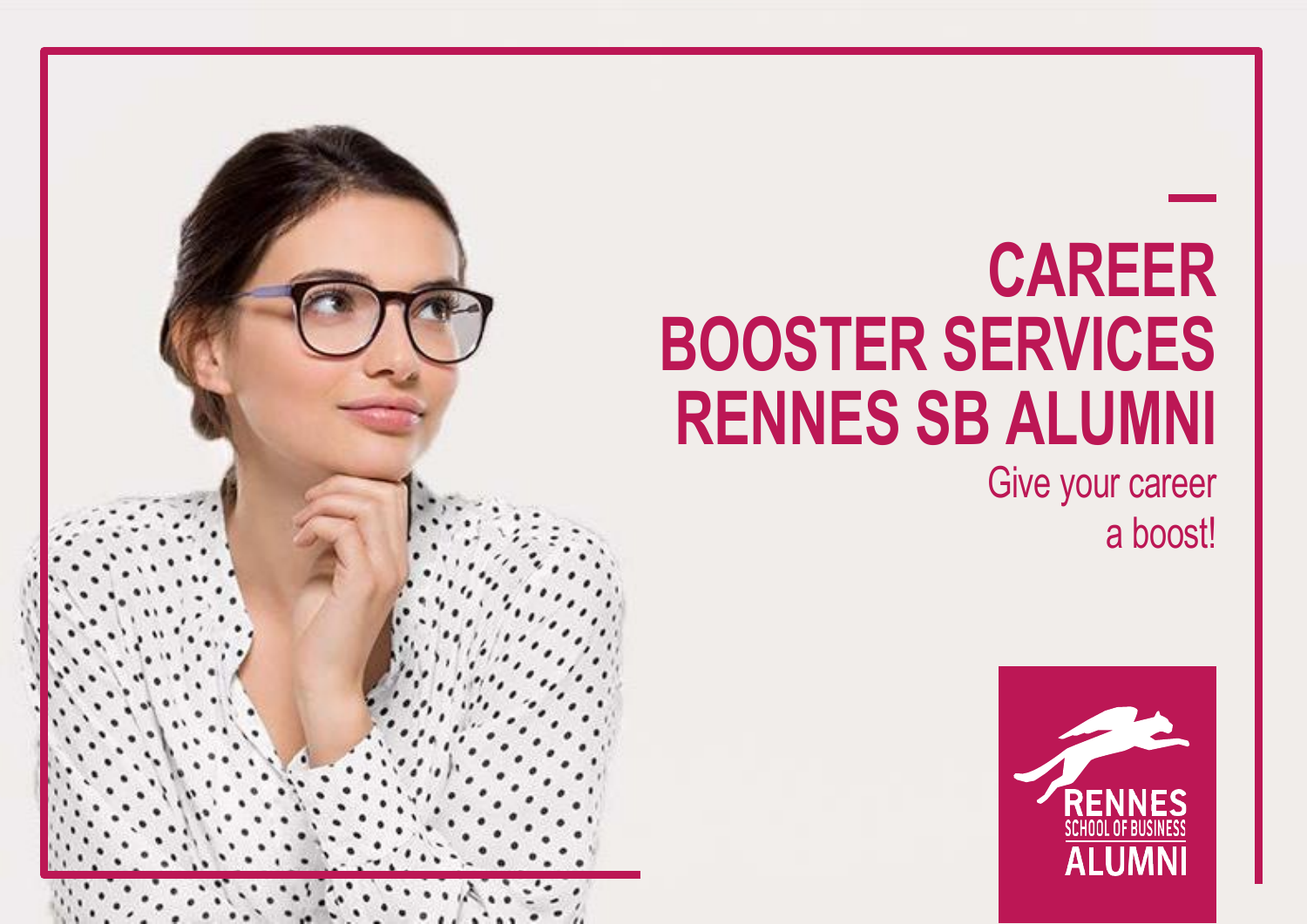**Are you looking for the job of your dreams? Do you want to give your career a new impetus? Or develop your professional skills?**

**We know your profession tomorrow will be different from today, so our career experts and certified coaches support you at every step of your professional career to help you** 

**make the right choices:**

**Whether you're a student, recent graduate or senior** 

**Whatever your career challenge**



- **executive**
- 
- **In France or abroad**

**100%**



**of our Alumni who have benefited from the career booster programme recommend it!**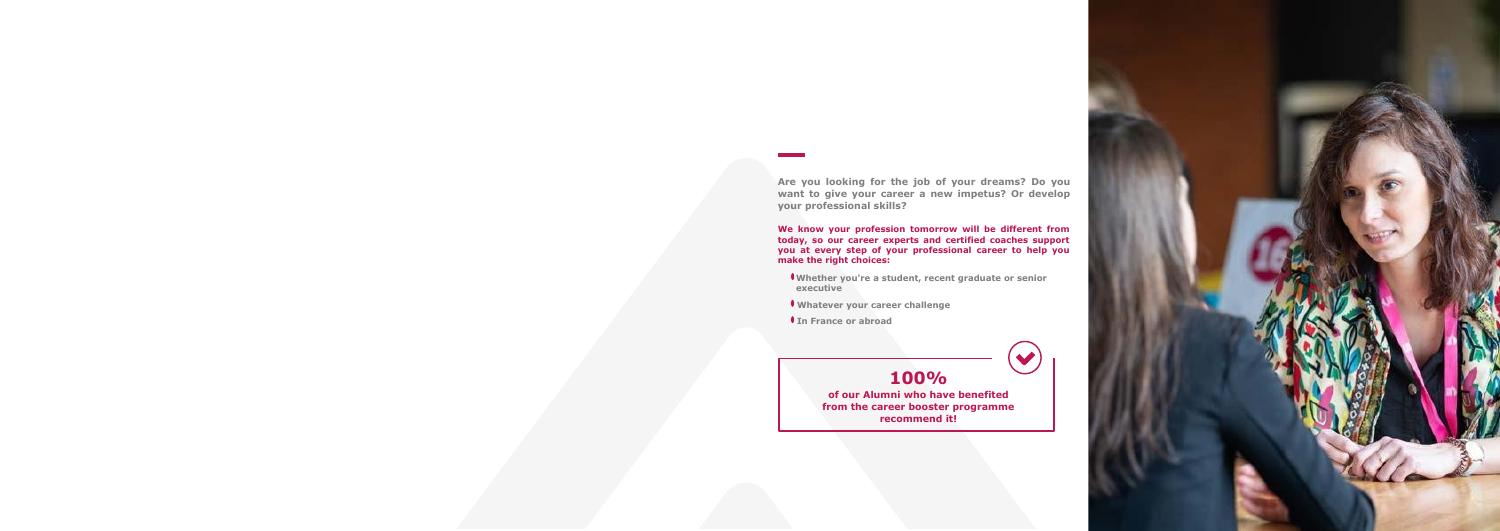## **OUR MISSION**



**All our consultants are certified and assessed every year**

### **JOB SEARCH, INTERVIEW PREPARATION, CV & LINKEDIN ADVICE**



### **HOW DO I SET UP AN APPOINTMENT?**

**Elodie GENTIL (P7)**  PREMI-HOMME





**Eric ANDRADE** Independent consultant

**Peggy GERARD (P2)** ADJUST CONSEIL

**Judith CROQUIN (P13)**  FED SUPPLY



**Florence PAINCHAUD (P3)**  CABINET EXOLYS



**Bérangère PELE (P13)**  TEREOS

**Contact us by email: carriere.alumni@r ennes-sb.com specifying:**

- Your full name and current professional situation
- Your current

**Secousse** Independent coach









**Our career team and certified coaches are available to offer you personalised support, face-to-face or remotely, and help you achieve your professional goals.**

**Contract** termination **Lucette Stamm**

**Florence** 













**ISAbelle Isabelle Isabelle Isabelle Isabelle Isabelle Isabelle Isabelle Isabelle BUI (P1)** DAO CONSEIL



career challenge



- Your place of residence
- The timeframe for your plan
- Your preferred language

**As a full member, you benefit from a free 1.5-hour career interview and a tailor-made programme, according to your needs.**

**Peggy GERARD (P2)** ADJUST CONSEIL

**Gaëlle LEPLAT KERMARREC** EFFICIENCE RH

**PE** 

**Yseult PERILHOU** COHERMENS

**GTARTING A NEW POSITION AND INTERNAL MOBILITY** 



### **COACHING** *(FR/GB)*

**INDIVIDUAL SUPPORT &**

**NEGOTIA**



Starting a new role, progress, salary **Florence NETTER**

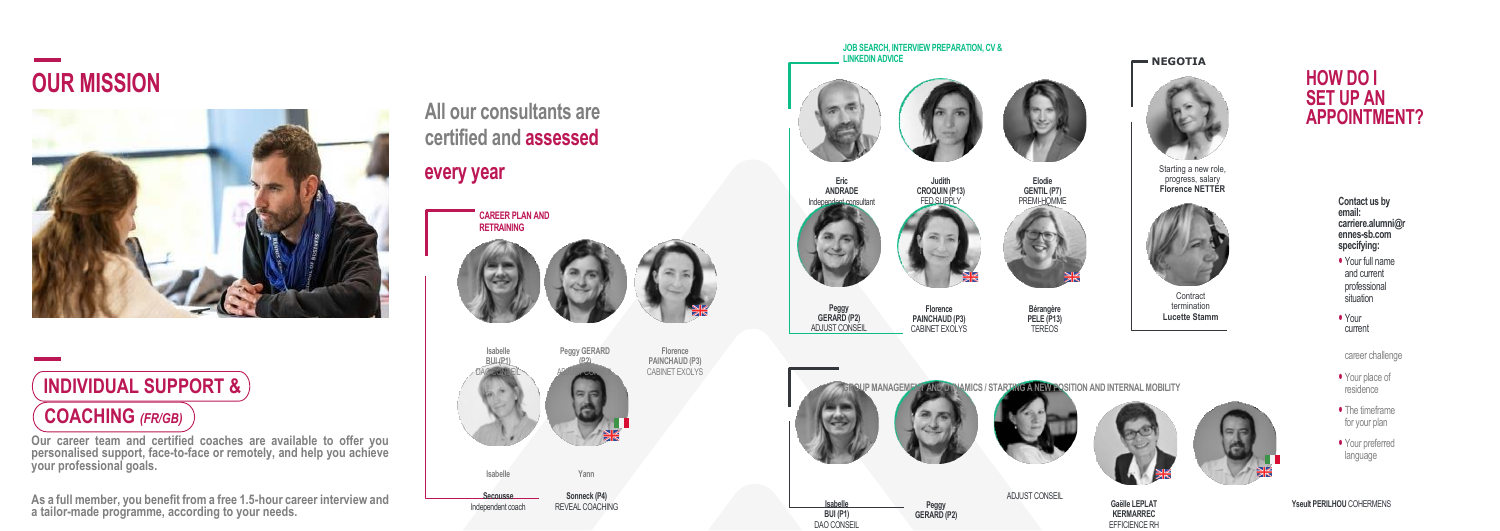**Yann SONNECK (P4)** REVEAL COACHING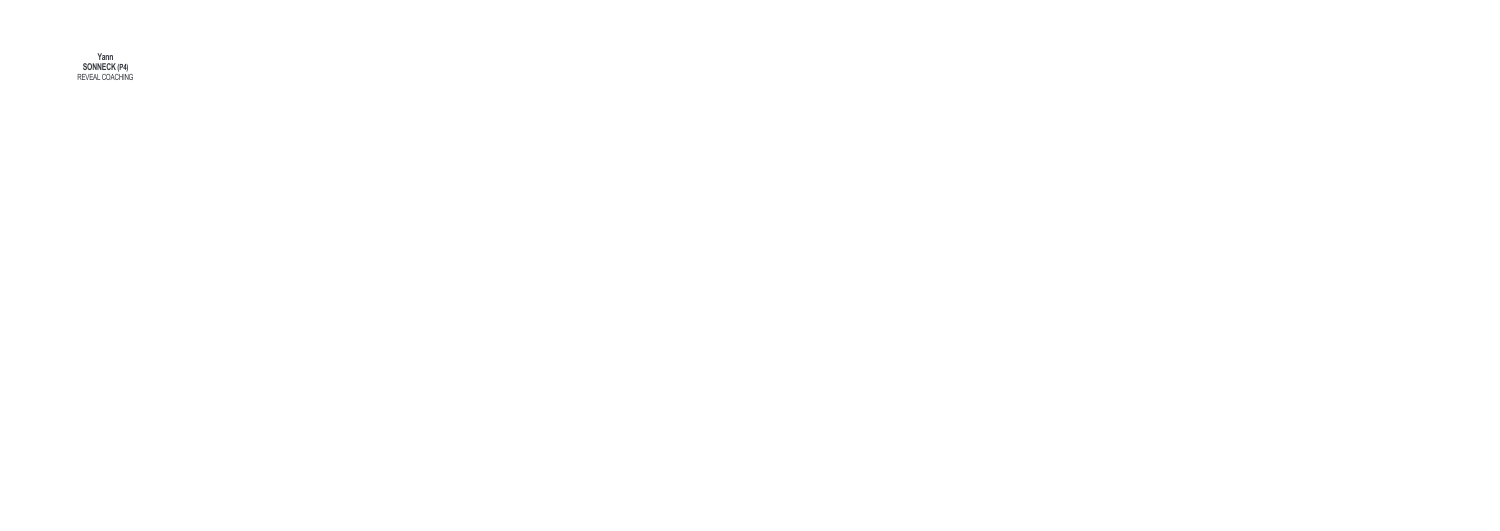## **SERVICES OFFERED**



**Rennes School of Business Alumni also offers many workshops throughout the year to boost your job search, steer your career, and initiate and develop your professional skills.**

You'll benefit from feedback from other participants and advice from the workshop leader.

### Do you have limited availability or live far from Paris?

Webinars are the ideal solution for everyone who wants to boost their career remotely!

# **CAREER PLAN AND RETRAINING**

**(Three 2.5 -hour sessions - face -to -face or remotely - weekly appointment)**

### **Redefine your professional path, from assessment to action plan**

**<sup>1</sup> :** take stock of your background, skills and motivations (includes the RIASEC test)

- **<sup>2</sup> :** identify avenues and learn the basics of the network approach
- **<sup>3</sup> :** refine your project and construct your action plan

### **PROFESSIONAL RETRAINING**

**Isabelle BUI (P1)** DAO CONSEIL



**SONNECK (P4)** Independent coach REVEAL COACHING

**• Retraining:** are you ready for the unknown? **• Discover what drives you** with SISEM and give your career meaning **• Becoming a professional coach**- what's it really like? **• Am I cut out** to be an entrepreneur?

### **Our team is at your disposal to help you with:**

- **Redefining** your career plan
- **Your retraining** or business creation process
- **Your** internal or external mobility project

**Florence PAINCHAUD (P3)**  CABINET EXOLYS



**Isabelle Yann**<br>**SECOUSSE SONNECK** 

## **2. INDIVIDUAL COACHING**

### **1. WORKSHOPS AND WEBINARS**





**MOVE ON! CYCLE** 

- 
- 
- 

- 
- 
- 
- 

### **OUR CONSULTANTS**







**Peggy GERARD (P2)** ADJUST CONSEIL

## **COLLECTIVE WORKSHOPS AND WEBINARS**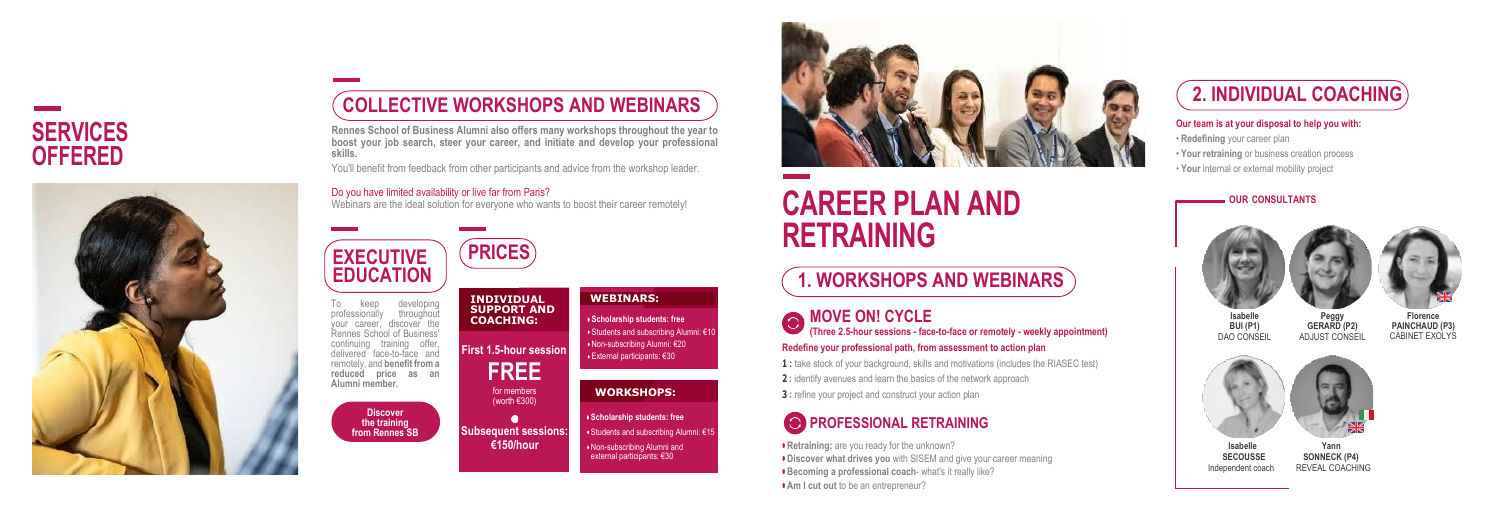## **JOB SEARCH AND STARTING A NEW POSITION**

**PASSPORT TO EMPLOYMENT CYCLE** *(Five 1.5 to 2-hour sessions - face-to-face or remotely - weekly* 

*appointment)*

- 1: clarify your career plan
- **2 :** define your research strategy and network approach
- **3** : create an impactful pitch and CV
- **4 :** optimise your LinkedIn profile
- **5 :** prepare for recruitment interviews

### **Plus: the possibility of participating in co- development/job search group sessions**

**Not to mention the alumni directory and our official RENNES SB ALUMNI group on LinkedIn,** which let you enrich your network and get in touch with 20,000 graduates worldwide:

### **-> targeted according to your needs:**

- **CV advice**
- **Optimisation** of your LinkedIn profile
- **Interview** preparation
- **Job search** strategy

# **CAREER GROWTH AND SKILL-BUILDING**



**Discover the career opportunities and exclusive alumni offers available to you on the dedicated platforms:**

- **France:** JOBTEASER and the RENNES SB ALUMNI site (employment section).
- **International:** HIGHERED and GOINGLOBAL

**Judith CROQUIN (P13)**  FED SUPPLY

- spread across 140 countries
- working in marketing, finance, consulting, HR, audit, sales, purchasing or logistics, etc.
- in all types of sectors: industry, cosmetics/luxury, IT, new technologies, retail, agro-food, services, etc.



**Bérangère PELE (P13) TERFOS** 

# *(Face-to-face sessions and webinars)*

- **• Starting a new position:** 100 days to succeed
- **• Coach manager:** create a group dynamic based on collective intelligence
- **• Develop your leadership** and professional legitimacy
- **• Female manager:** inspiring alumni testimonials
- **• Manage difficult personalities** and resolve conflict
- **• Change management** and crisis management

**Plus: the possibility of participating in co-development sessions to improve your managerial practices**

### **PROFESSIONAL DEVELOPMENT**

**Networking,** how-to guide **Negotiate your salary** upon hiring or interview **Manage the end of employment relationships Public speaking**: boost your impact **Manage your emotions** to boost your impact **Control your self-image Develop assertiveness** to improve your communication and be decisive **Transactional analysis Reconcile well-being** and performance at work **Manage your manager**

**Eric ANDRADE**



**Elodie GENTIL (P7)**  PREMI-HOMME



**Peggy GERARD (P2)** ADJUST CONSEIL



**Florence PAINCHAUD (P3)**  CABINET EXOLYS



## **2. INDIVIDUAL COACHING**

### **1. WORKSHOPS AND WEBINARS**

### **3. INTERNSHIP AND JOB OPPORTUNITIES**

### **1. WORKSHOPS AND WEBINARS**

Independent consultant



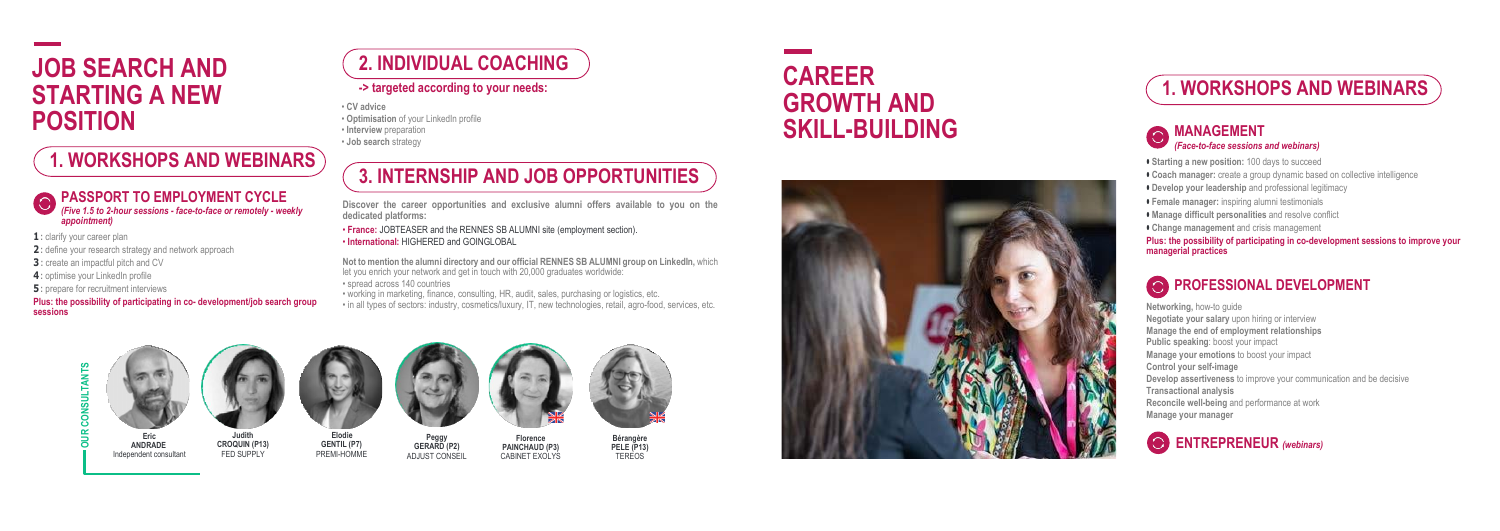# **CAREER BOOSTER**



### **Throughout your career**

**In France and abroad**

**Guidance from career consultants and certified coaches**

> **Whatever your challenge:**  Career plan Job search Career progression Building your skills



## **2. INDIVIDUAL COACHING**

- Starting a new position
- Management
- Handling conflict/difficult situations
- Negotiation (departure, mobility, salary, etc.)

## **3. EXECUTIVE EDUCATION**

## **RENNES SCHOOL OF BUSINESS**

To keep developing professionally throughout your career, discover the Rennes School of Business' continuing training offer, delivered face-to-face and remotely, and benefit from a reduced price as an **Alumni member.**

## **4. FOR OUR STUDENT S**

During your studies and at career days, the alumni careers service offers:

- **Workshops:** finding the job of your dreams, optimising your CV and LinkedIn profile, salary negotiations, job search strategy and network approach.
- **Individual coaching**: career plan, job search, preparing for recruitment interviews, etc.
- **A mentoring programme by the School's alumni.**